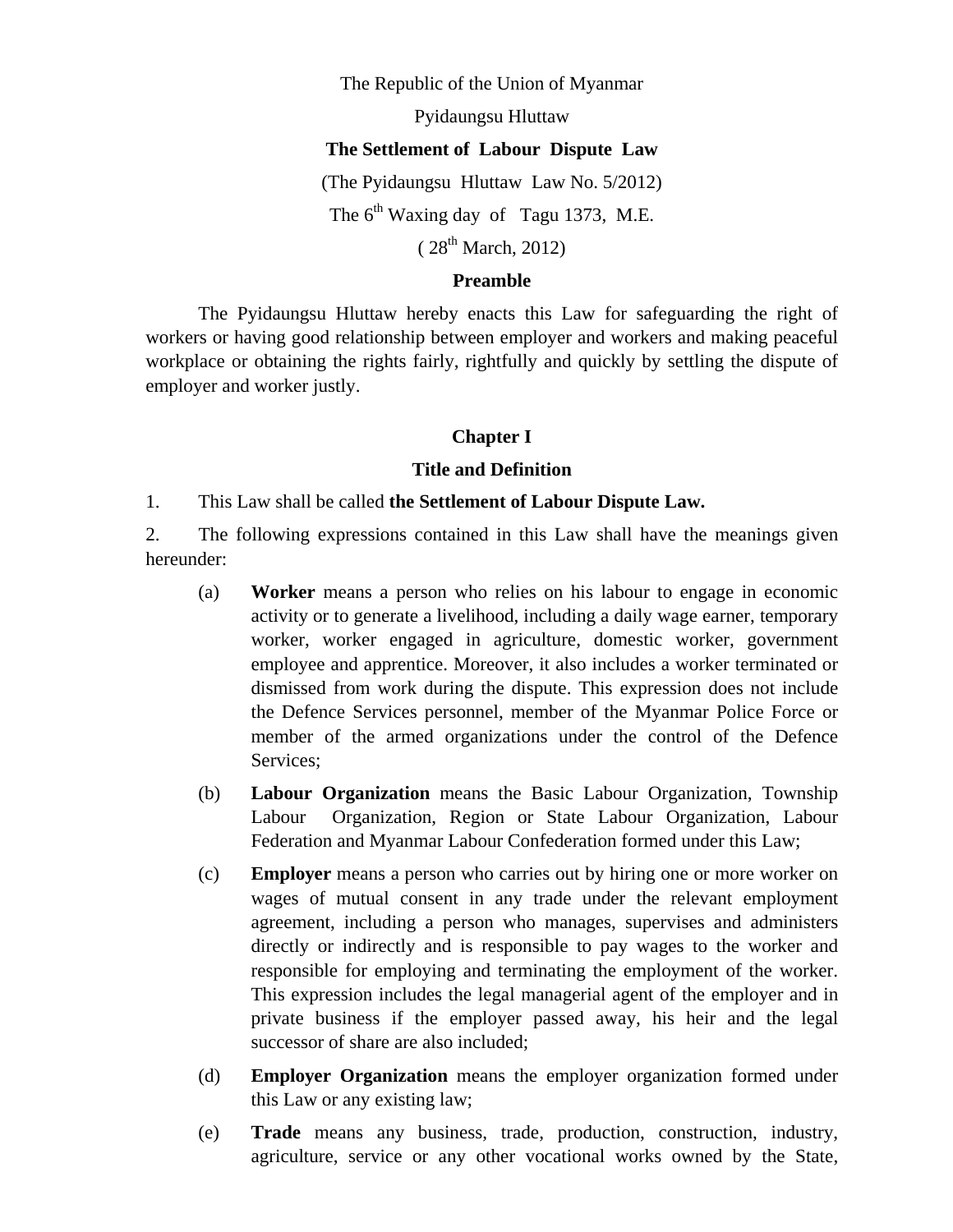cooperative, private or joint venture within the Republic of the Union of Myanmar;

- (f) **Essential Services** means the following essential services, those whose interruption are liable to endanger the life, health or security of the public:
	- (i) water supply services;
	- (ii) electricity services;
	- (iii) fire services;
	- (iv) health services;
	- (v) telecommunication services;
	- (vi) services changed from a non-essential service to an essential service;
- (g) **Public Utility Service** means the following businesses;
	- (i) transportation business;
	- (ii) port business and port cargo handling business;
	- (iii) postal, telex or fax business;
	- (iv) business relating to information and communication technology;
	- (v) petroleum or petroleum products distribution business for the public;
	- (vi) night soil disposal or sanitation business;
	- (vii) business of production, transmission and distribution of electricity or fuel energy to the public;
	- (viii) business of public financial service;
	- (ix) business which is stipulated by the Union Government as the public utility service, from time to time;
- (h) **Lock-out** means the temporary closing of the workplace of any trade, suspension of work or refusal by the employer to allow the workers at the work site to continue to work in consequence of the situation of any dispute of the employer and workers which remains in dispute;
- (i) **Strike** means collective action taken by decision of some or all workers resulting in a suspension of work, a refusal to work or to continue to work, or a slow-down or other collective actions that are designed to limit production or services relating to social or occupational matters in any dispute. This expression does not include workers' exercise of their right to remove themselves, having reasonable justification to believe that the work situation presents a sudden and serious danger to their life or health;
- **(**j**) Employment Agreement** means the bilateral written or oral agreement concluded by employer and worker in respect of employment and working in accord with the stipulations;
- (k) **Collective Bargaining** means the process carried out to enable negotiation and conclusion of collective agreement by employer or employer organizations and labour organizations for the determination on conditions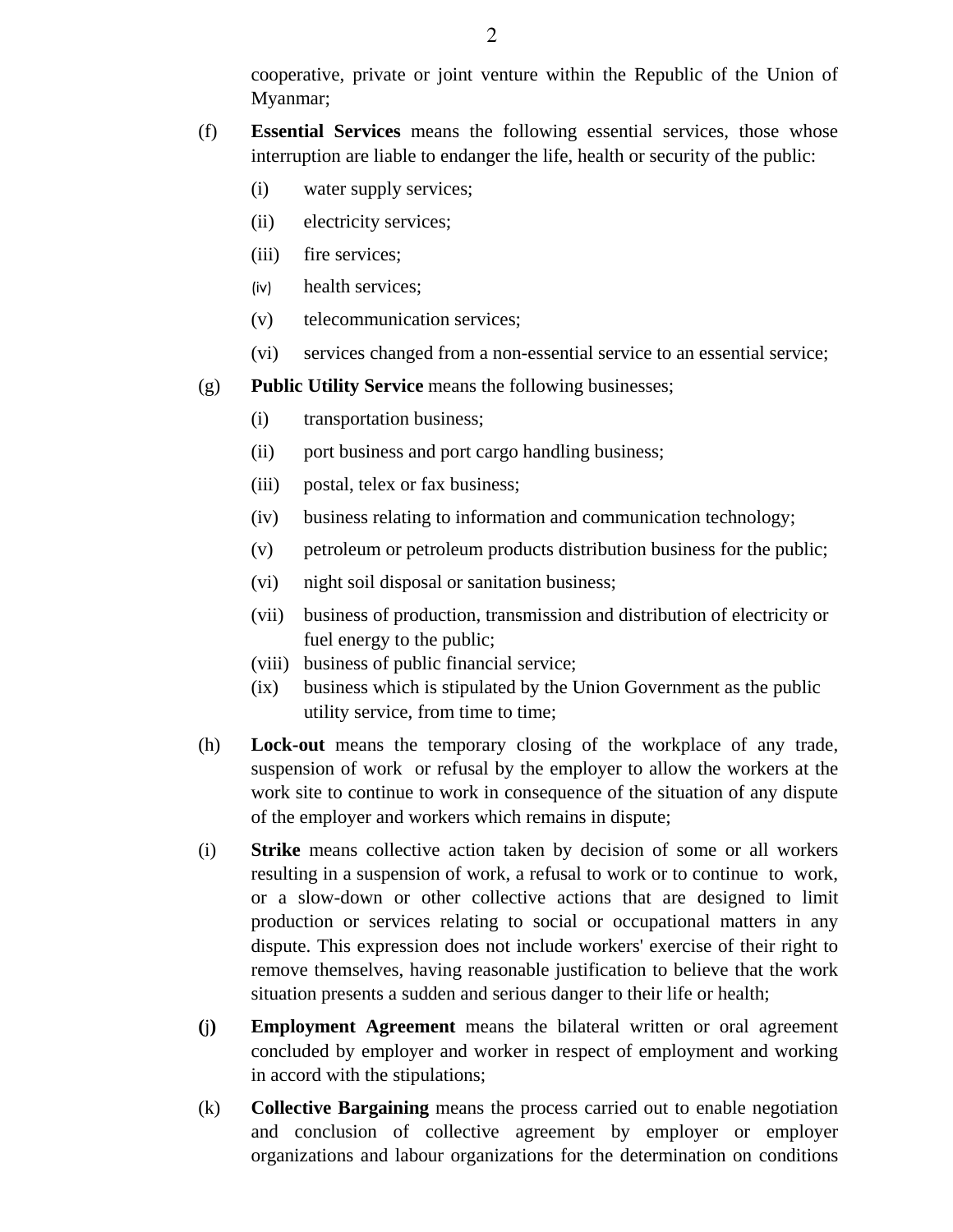of employment and the terms and conditions, their labour relations or the measures for the prevention and settlement of disputes;

- (l) **Collective Agreement** means the bilateral written agreement concluded relating to the provisions on the workplace and employment conditions of workers prescribing terms and conditions relating to the relations between employers and workers as well as among their respective organizations, recognition and carrying out the legal entity of labour organizations and promoting the guarantees for protecting workers against social risks;
- (m) **Dispute** means the labour dispute or disagreement between an employer or employers or employer organization which represents them and a worker or workers or the labour organization which represents them in respect of employment, working, termination of a worker or workers and in respect of working or service including pension, gratuity, bonus and allowances or compensation for work related grievance, injuries, accidents, deaths or occupational diseases or in respect of any other matters of worker including worker's holiday, leave.
- (n) **Individual Dispute** means a rights dispute between the employer and one or more workers relating to the existing law, rules, regulation and bye-law; collective agreement or employment agreement.
- (o) **Collective Dispute** means the dispute between one or more employer or employer organization and one or more labour organization over working conditions, the recognition of their organizations within the workplace, the exercise of the recognized right of their organizations, relations between employer and workers, and this dispute could jeopardize the operation of the work of social peace. This expression includes a rights dispute or interest dispute.
- (p) **Coordinating Committee** means the Workplace Coordinating Committee formed under this Law.
- (q) **Conciliation Body** means the Conciliation Body formed under this Law.
- (r) **Arbitration Body** means the Dispute Settlement Arbitration Body formed under this law.
- (s) **Arbitration Council** means the Dispute Settlement Arbitration Council formed under this Law.
- (t) **Tribunal** means the Tribunal formed by the Arbitration Council in accord with the stipulation to make decision on each of the disputes.
- (u) **Decision** means the decision made by the Arbitration Council or Arbitration Body or the Tribunal in respect of the dispute.
- (v) **Ministry** means the Ministry of Labour of the Union Government.
- (w) **Minister** means the Union Minister for Ministry of Labour.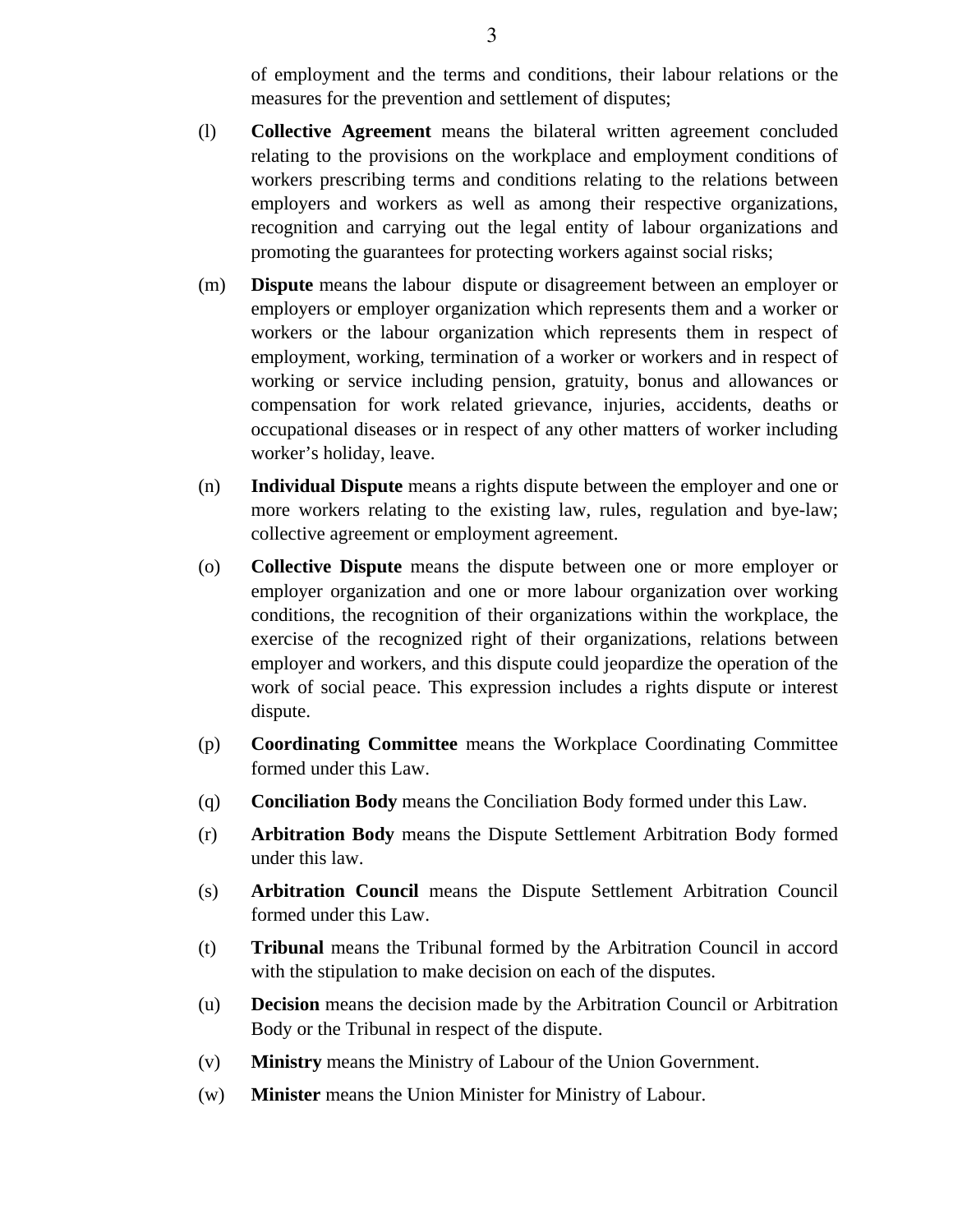# **Chapter II**

### **Formation of the Workplace Coordinating Committee**

3. In any trade in which more than 30 workers are employed, the employer, with the view to negotiating and concluding collective agreement, shall:

- (a) if there is any labour organization, form the Workplace Coordinating Committee with the view to make a collective bargaining as follows:
	- (i) two representatives of workers nominated by each of the labour organizations;
	- (ii) an equivalent number of representatives of employer;
- (b) if there is no labour organization, form the Workplace Coordinating Committee as follows:
	- (i) two representatives of workers elected by them;
	- (ii) two representatives of employer.
- 4. (a) In the Coordinating Committee formed under section 3, if vacancy of representative occurs from the side of employer or worker, it shall be filled as required by the concerned party.
	- (b) The term of the Coordinating Committee is one year.

5. The Coordinating Committee shall promote the good relationship between the employer and worker or labour organization, negotiation and coordination on the conditions of employment, terms and conditions and occupational safety, health, welfare and productivity.

- 6. (a) If the worker or labour organization or the employer, by themselves or by representative, request and complain their grievances to the Coordinating Committee, it shall be negotiated and settled by the Coordinating Committee within five days, not including the official holidays, from the day of the receipt of the request.
	- (b) The Coordinating Committee shall keep the record of settlement and shall send report on the situation of performance in accord with the stipulation to the relevant Conciliation Body.

7. In trades that is not forming the Coordinating Committee because of the number of worker is less than 30, if the grievance is requested to the employer, the employer shall negotiate, coordinate and settle with the workers or with their representatives within five days, not including official holidays, from the day of receipt of request, and keep the record of settlement and send it to the relevant Conciliation Body if requested.

8. Where there exists in the same undertaking both labour organization representatives and elected representatives, the employer shall not use the existence of elected representatives to undermine the position of the labour organization concerned or their representatives.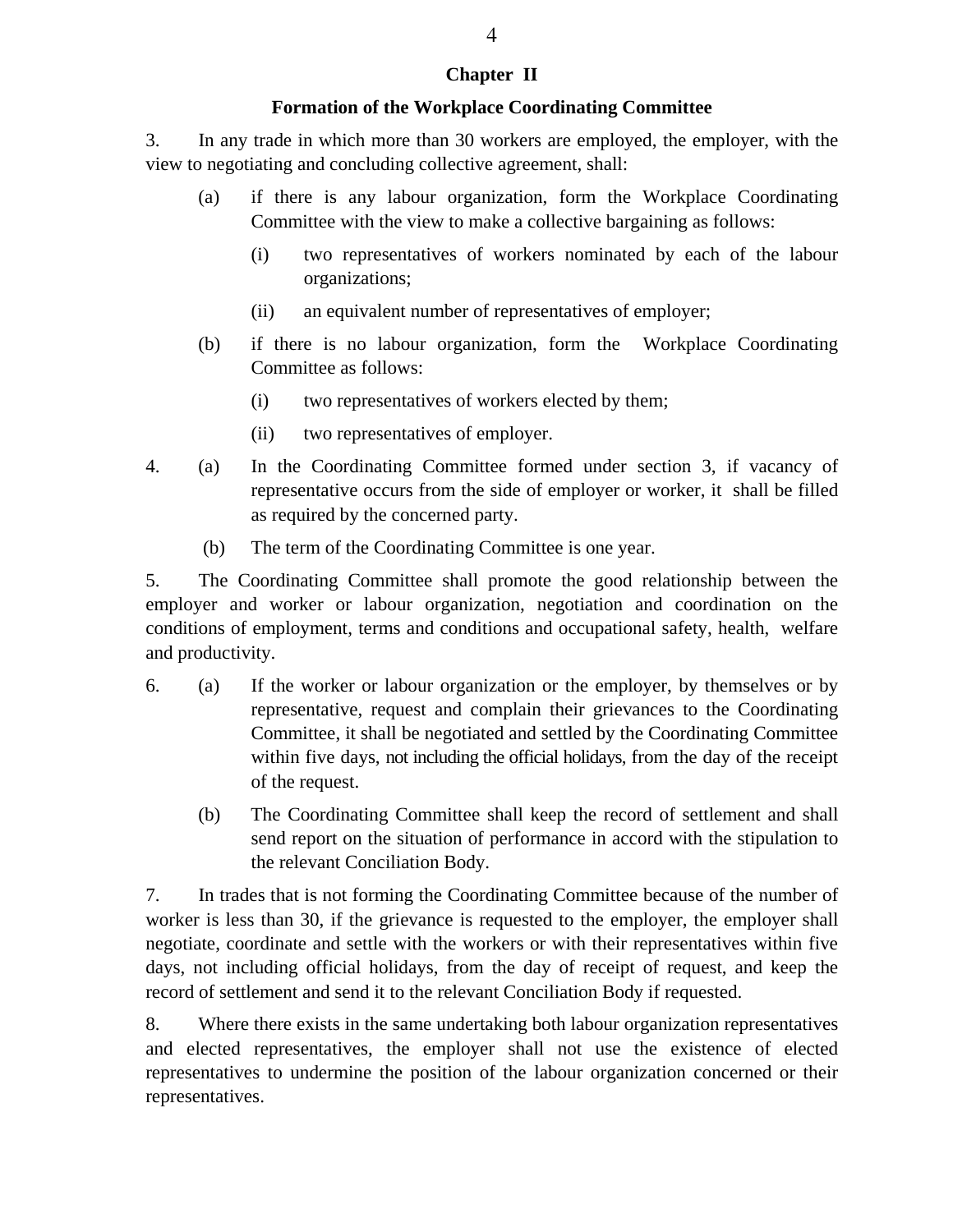9. In negotiating and coordinating under sections 6 or 7, if it is desirous to continue to carry out the conciliation in respect of the dispute which has not been settled, the employer or worker may complain to the relevant Conciliation Body.

### **Chapter III**

### **Formation of the Conciliation Body**

10. The Region or State Government shall form the Conciliation Body in the townships within the Region or State as follows:

| (a) | a person assigned duty by the relevant<br><b>Region or State Government</b>                | Chairperson |
|-----|--------------------------------------------------------------------------------------------|-------------|
| (b) | three representatives elected by the employers<br>or employer organizations                | Member      |
| (c) | three representatives elected by workers or<br>the labour organizations                    | Member      |
| (d) | a departmental representative of the relevant<br>township level                            | Member      |
| (e) | two distinguished persons trusted and accepted by<br>employer and the labour organizations | Member      |
| (f) | a person assigned duty by the Ministry                                                     | Secretary   |
|     | $\mathbf{v} \cdot \mathbf{v} = \mathbf{v} \cdot \mathbf{v} \cdot \mathbf{v}$               |             |

- 11. (a) If the office of the member formed under section 10 becomes vacant, such vacancies shall be filled as required by the concerned party.
	- (b) The term of the Conciliation Body is two years.

12. The Conciliation Body shall determine the type of dispute whether it is individual or collective dispute which is complained or received and conciliate within the stipulated period in accord with the stipulations so as to settle the dispute.

13. The relevant Region or State Government shall carry out other necessary measures including the formation of the Conciliation Bodies, prescribing functions and duties, and amending thereof.

14. If there is no particular provision of law for carrying out conciliation of disputes in the special economic zone established within the Republic of the Union of Myanmar, the relevant Region or State Government shall form the special Conciliation Bodies according to section 10.

15. The dispute of interest that cannot be settled by negotiating and coordination between employer and the labour organizations, the employer may appoint the representative of the employer or the labour organizations may appoint the representatives of the workers before the period of conciliation. Where no labour organization exists, the workers shall elect their representatives*.*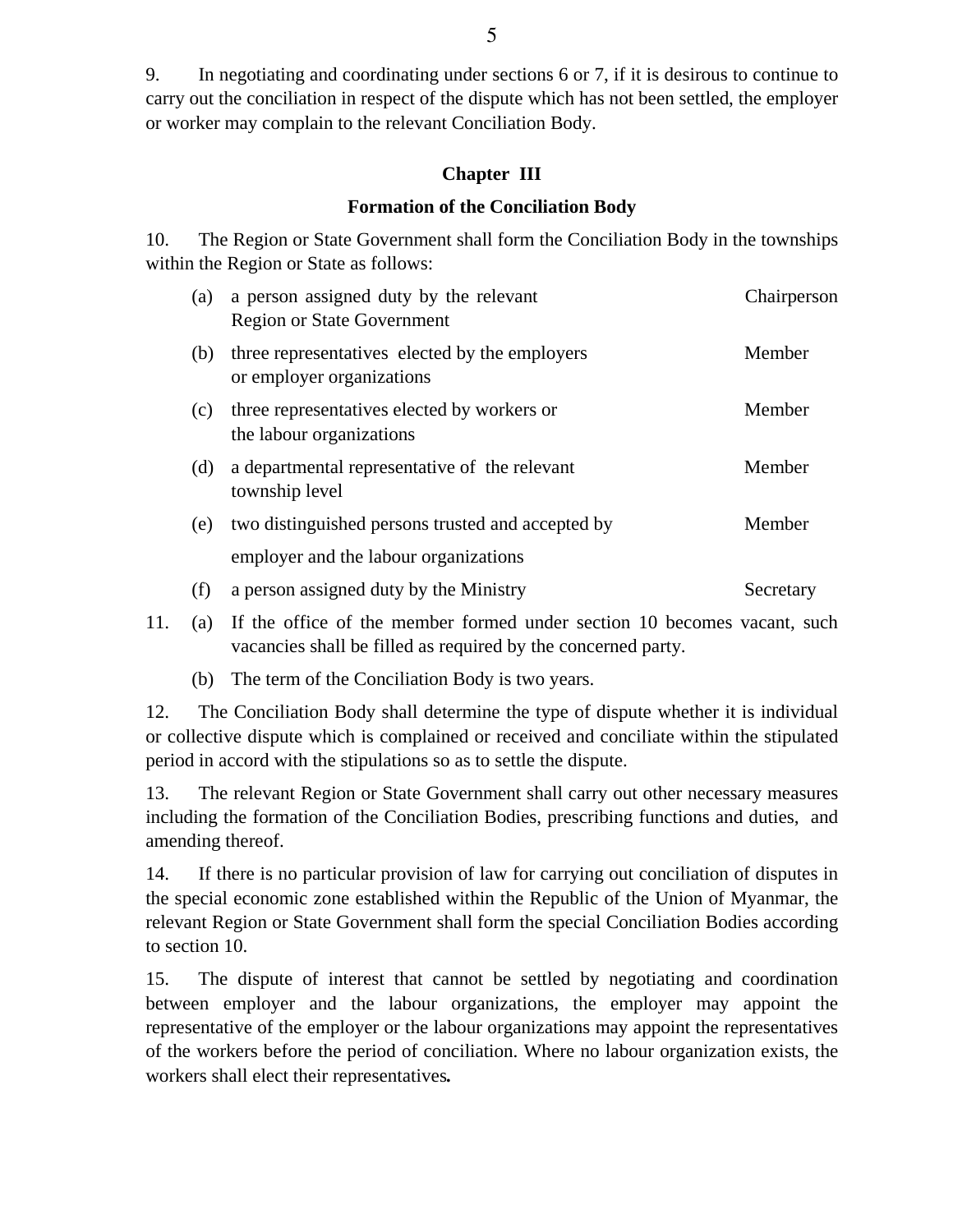### **Chapter IV**

### **Formation of the Dispute Settlement Arbitration Body**

| 16. | (a) | The Ministry shall, with the approval of the Union Government, form the<br>Dispute Settlement Arbitration Body in the Regions or States as follows: |             |  |  |
|-----|-----|-----------------------------------------------------------------------------------------------------------------------------------------------------|-------------|--|--|
|     |     | a person assigned duty by the relevant Region<br>(i)                                                                                                | Chairperson |  |  |
|     |     | or State Government                                                                                                                                 |             |  |  |
|     |     | (ii) three persons selected from the nomination list<br>submitted by the employer organizations                                                     | Member      |  |  |
|     |     | (iii) three persons selected from the nomination list<br>submitted by the labour organizations                                                      | Member      |  |  |
|     |     | (iv) a departmental representative selected by the relevant                                                                                         | Member      |  |  |
|     |     | <b>Region or State Government</b>                                                                                                                   |             |  |  |
|     |     | (v) two distinguished persons trusted and accepted by the                                                                                           | Member      |  |  |
|     |     | employers or relevant employer organizations and                                                                                                    |             |  |  |
|     |     | the labour organizations                                                                                                                            |             |  |  |
|     |     | (vi) a person assigned duty by the Ministry                                                                                                         | Secretary   |  |  |

- (b) The Ministry may form the Dispute Settlement Arbitration Body in the Selfadministered Division or Self-administered Zone with the approval of the Union Government.
- 17. (a) If the office of the member formed under section 16 becomes vacant, the vacancies shall be filled as required by the concerned party.
	- (b) The term of the Arbitration Body is two years.

18. The Arbitration Body shall carry out in accord with the working methods, procedures and programmes stipulated by the Arbitration Council.

### **Chapter V**

### **Formation of Dispute Settlement Arbitration Council**

19. The Ministry shall, with the approval of the Union Government, form the Dispute Settlement Arbitration Council with 15 qualified persons of good standing from legal experts and experts in labour affairs as follows:

- (a) five persons selected by the Ministry;
- (b) five persons selected from the nomination list submitted by the employer organizations;
- (c) five persons selected from the nomination list submitted by the labour organizations.
- 20. (a) The vacancies in the Arbitration Council shall be filled as required by the concerned party.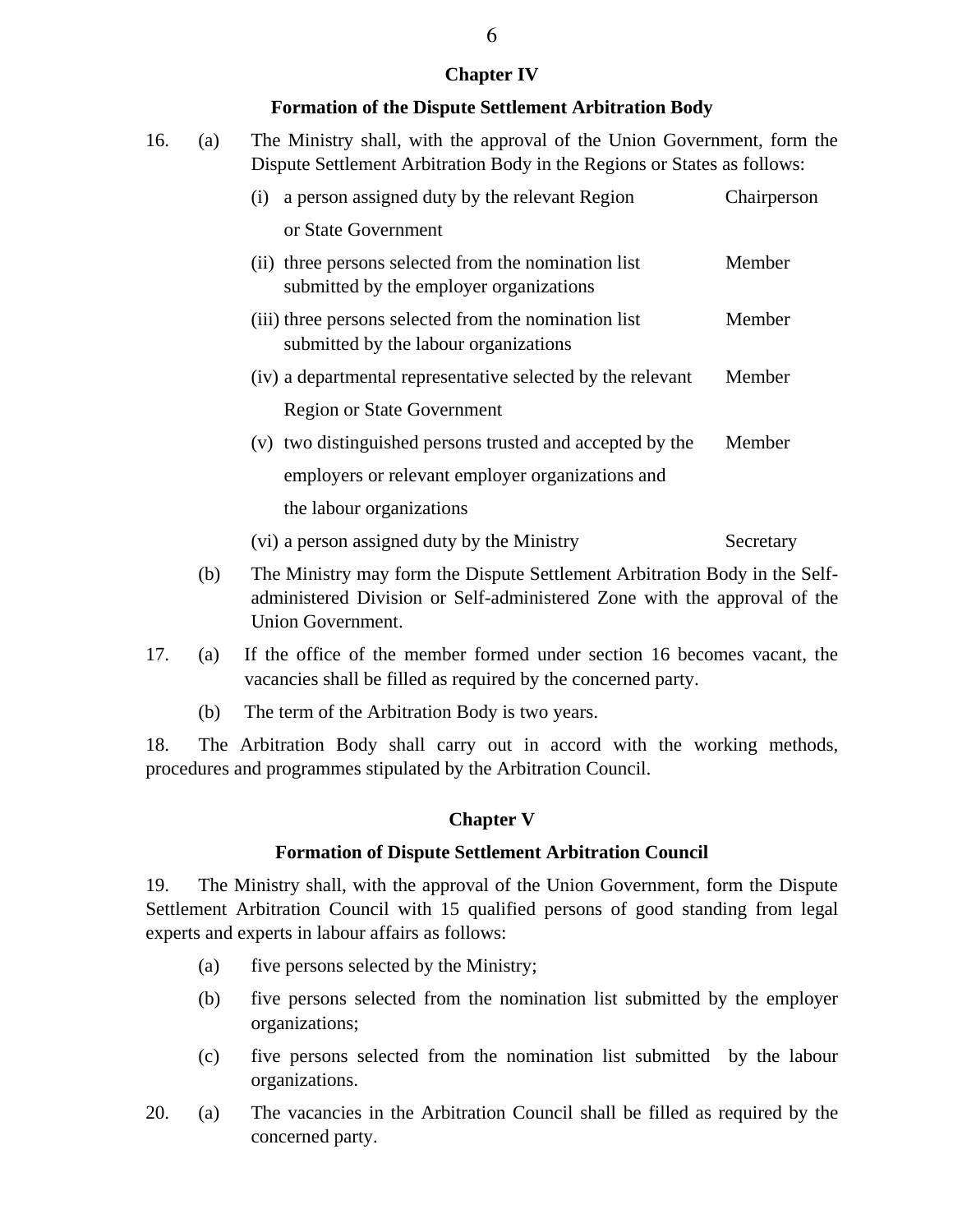- (b) The term of the Arbitration Council is two years.
- 21. The duties of the Arbitration Council are as follows:
	- (a) standing and carrying out as the organization which is independent and impartial based on social justice, decent work and principles of equity in making decisions;
	- (b) forming the Tribunal, in accord with the stipulations, consisting of three persons from among the persons contained in section 19 for hearing the accepted disputes and cause to decide;
	- (c) prescribing the working methods, procedures and programmes to be performed by the Arbitration Body and Tribunal.
- 22. (a) The Ministry shall stipulate the procedures to be performed by the Arbitration Council.
	- (b) The Arbitration Council shall carry out in accord with the procedures stipulated by the Ministry.

# **Chapter VI**

# **Settlement of Dispute**

23. A party, employer or worker, may complain individual dispute relating to his grievance to the Conciliation Body and if he is not satisfied with the conciliation of such body in accord with stipulated manners, may apply to the competent court in person or by the legal representative.

24. The relevant Conciliation Body shall, in respect of the collective dispute known or received by the complaint of either party, employer or worker, in respect of the dispute; information sent by the Minister or the Region or State Government or any other means, carry out as follows:

- (a) conciliating so as to be settled within three days, not including the official holidays, from the day of knowing or receipt of such dispute;
- (b) concluding mutual agreement if the settlement is reached in conciliating under sub-section (a), before the Conciliation Body.

25. The Conciliation Body shall refer the collective dispute which does not reach settlement to the relevant Arbitration Body and inform the persons relating to the dispute.

26. The Conciliation Body shall handover the case file to the relevant Arbitration Body within two days, not including the official holidays, with detailed report including opinion on the facts which cannot be settled in carrying out conciliation and also submit the summary report in respect of the collective dispute to the relevant Region or State Government.

27. The relevant Arbitration Body shall make decision on the collective dispute handed over by the Conciliation Body under section 26, within seven days, not including the official holidays, from the day of receipt of such dispute and send the decision to the relevant parties within two days, not including official holidays. If it is a decision which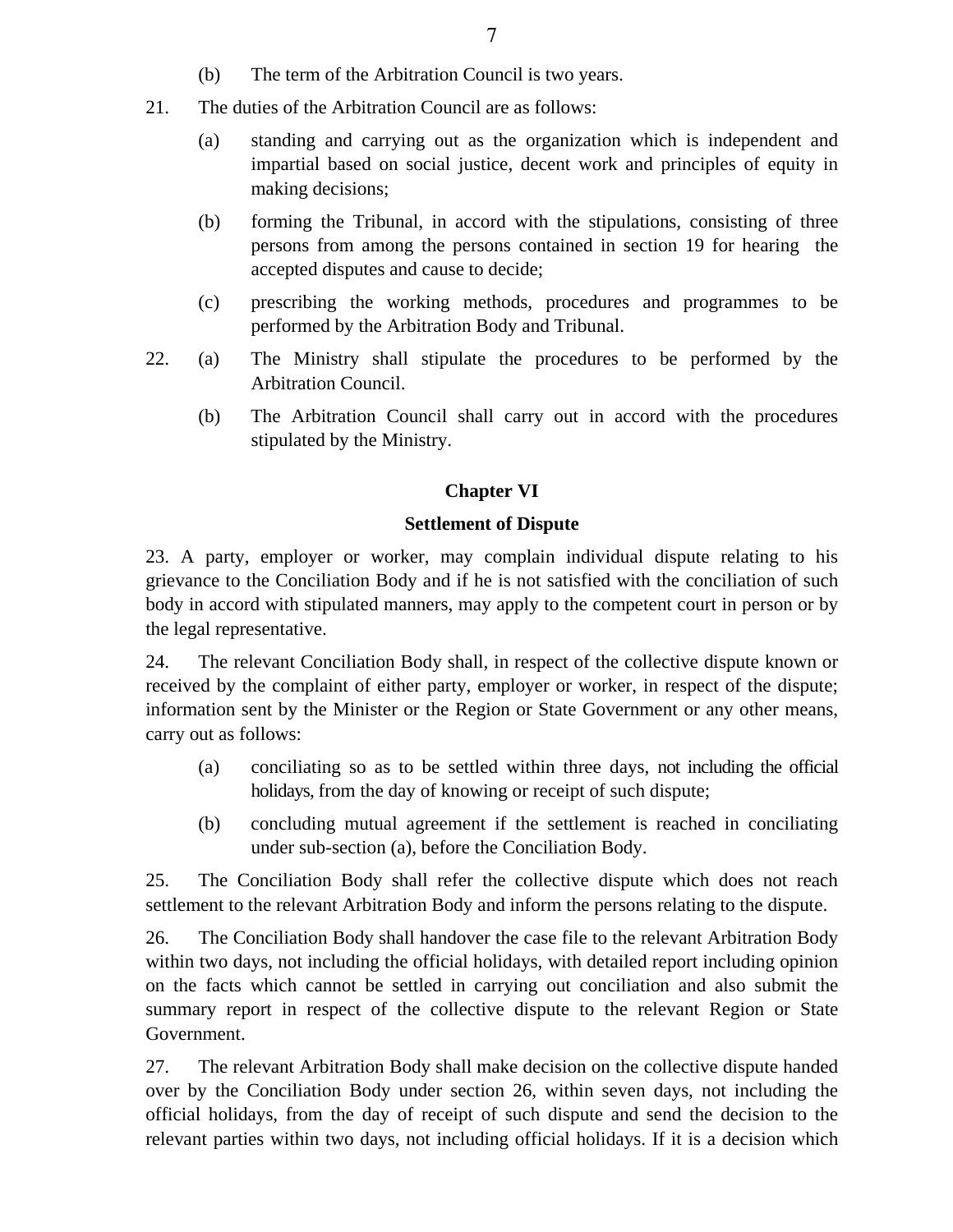concerns with an essential services or public utility service, the copy shall be sent to the Minister and relevant Region or State Government.

28. If either party is not satisfied with the decision of the Arbitration Body, except for a decision in respect of essential services, the following options may be exercised;

- (a) applying by both parties to the Arbitration Council for its decision within seven days, not including the official holidays, from the day of receipt of the decision of the Arbitration Body; or
- (b) carrying out a lock-out or strike in accordance with the relevant law.

29. Any relevant party who is not satisfied with the decision of the Arbitration Body in respect of the essential services shall apply to the Arbitration Council within seven days, not including the official holidays, from the day of receipt of such decision.

30. The Arbitration Council shall form and assign duty to a Tribunal to try the case and make decision in respect of the application made under sub-section (a) of section 28 and section 29.

- 31. The Tribunal shall:
	- (a) make decision on the collective dispute applied under sub-section (a) of section 28 within 14 days, not including the official holidays, from the day of receipt of collective dispute;
	- (b) send the decision to the relevant parties within two days, not including the official holidays.
- 32. The Tribunal shall:
	- (a) make decision on the collective dispute applied under section 29 within seven days, not including the official holidays, from the day of receipt of such dispute;
	- (b) send the decision to the relevant parties within two days, not including the official holidays.

33. The Arbitration Council shall send the copy of decision passed by the Tribunal under subsection (a) of section 32 to the Minister and the relevant Region or State Governments.

# **Chapter VII**

# **Confirmation, Amendment and Effectiveness of Decision**

34. The decision of the Arbitration Body shall come into force on the day of decision if both parties agree with the decision of the Arbitration Body.

35. The decision of the Tribunal shall be deemed as the decision of the Arbitration Council. Such decision shall come into force on the day of its decision.

36. The relevant parties may agree to amend the decision of the Arbitration Body or Arbitration Council after three months from the day of coming into force. In such circumstances, the new agreement shall supersede the relevant part of the Arbitration decision.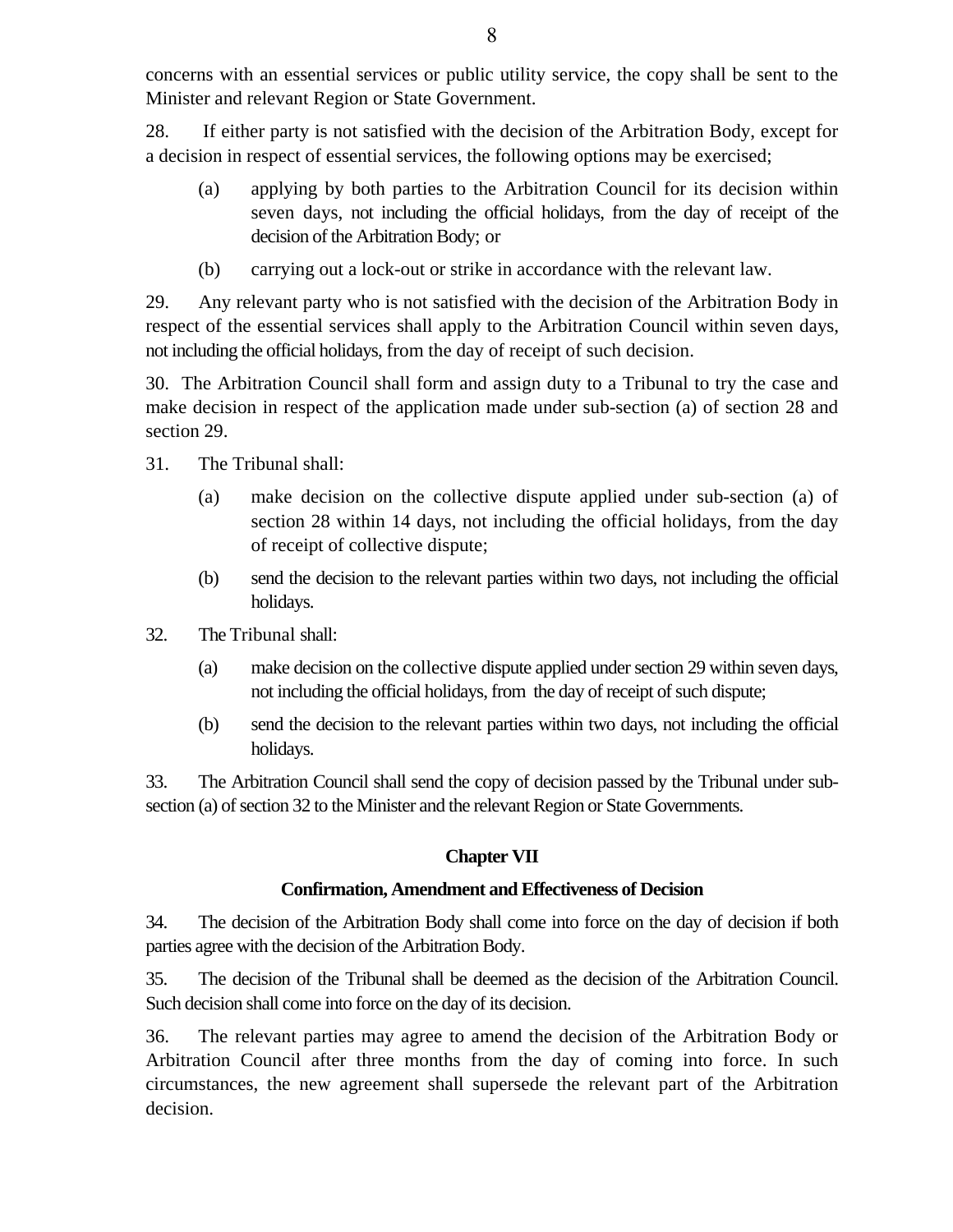37. The following persons shall be complied with the decision which had been come into force:

- (a) all of the persons relevant to the dispute;
- (b) legal successors of the employer involved in the dispute;
- (c) all of the workers working in the trade at the time of the dispute or thereafter.

# **Chapter VIII Prohibitions**

38. No employer shall fail to negotiate and coordinate in respect of the complaint within the prescribed period without sufficient cause.

39. No employer shall alter the conditions of service relating to workers concerned in such dispute at the consecutive period before commencing the dispute within the period under investigation of the dispute before the Arbitration Body or Tribunal, to affect the interest of such workers immediately.

40. No party shall proceed to lock-out or strike without accepting negotiation, conciliation and arbitration by Arbitration Body in accord with this law in respect of a dispute.

41. No person shall carry out lock-out or strike to amend such decision or agreement within the effective period of the decision of the Arbitration Body or the Arbitration Council or any collective agreement.

42. No person shall prohibit the right to work independently of the workers who are not desirous to participate in the strike nor impede the right of a worker to strike.

43. No person shall fail to abide by or carry out any condition contained in agreement concluded before the Conciliation Body in respect of individual dispute or collective dispute.

44. No person, after having informed in advance by the Arbitration Body or Tribunal for settling the dispute, shall fail to arrange to enable to examine the trade under dispute or to produce the documents which is considered by the Arbitration Body or Tribunal that it concerns with the dispute or to appear as a witness when he is so summoned.

45. No person, if he is sent notice for examination before the Arbitration Body or Tribunal, shall fail without sufficient cause to appear in person or to send legal representative within the stipulated period.

# **Chapter IX**

# **Penalties**

46. Any employer who violates any prohibition contained in sections 38 and 39 shall, on conviction, be punished with a fine for a minimum of one lakh kyats.

47. Any person who violates any prohibition contained in sections 41 and 42 may, on conviction, be punished with a fine not exceeding thirty thousand kyats.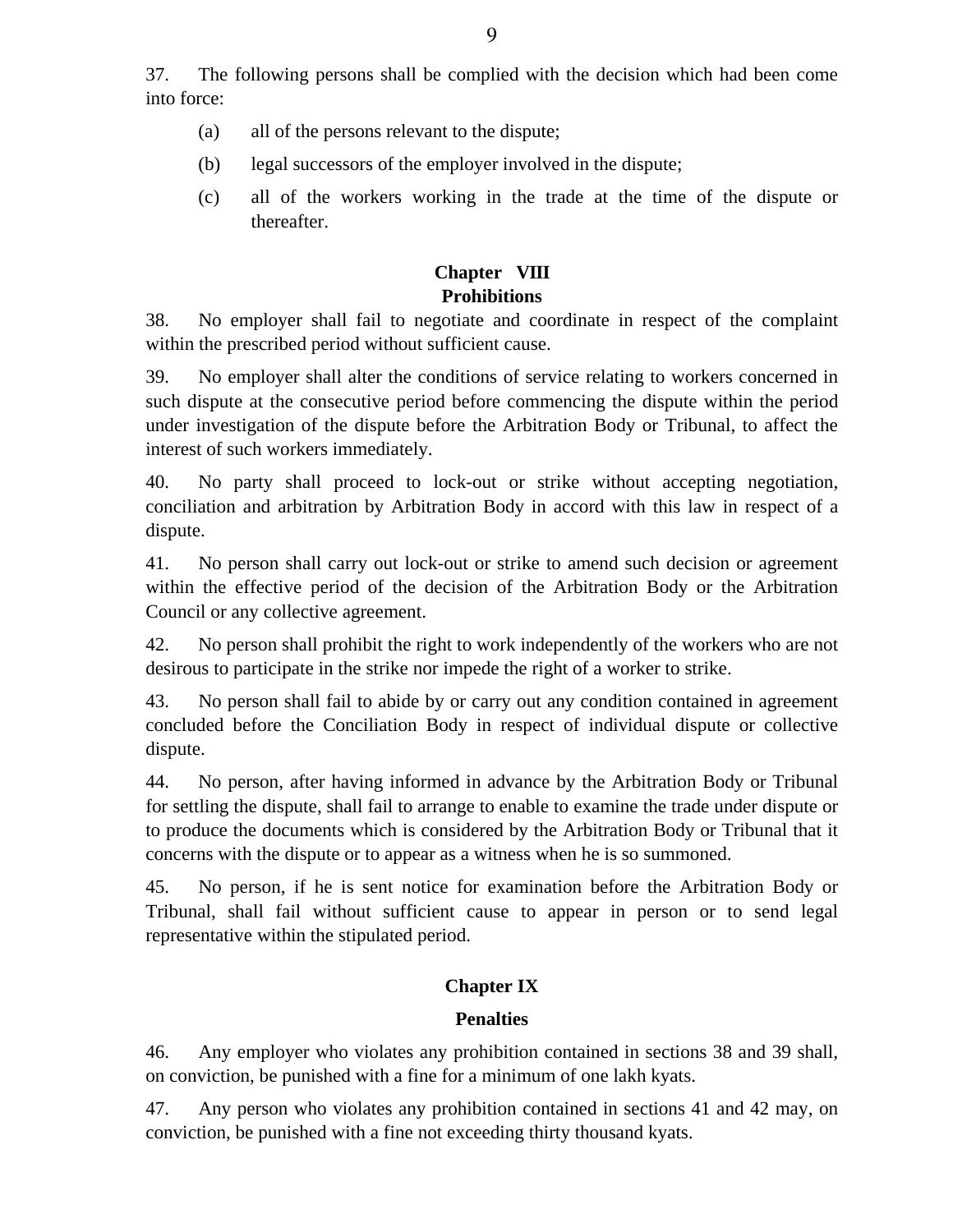48. Any person who violates any prohibition contained in sections 40, 43, 44 and 45 shall, on conviction, be punished with a fine for a minimum of one lakh kyats.

# **Chapter X**

### **Miscellaneous**

49. In carrying out the works of the Arbitration Council, Tribunal and Arbitration Body, the Ministry shall support in carrying out office works.

50. The Coordinating Committee, Conciliation Body, Arbitration Body and Arbitration Council newly reconstituted under this Law shall continue to carry out unfinished collective bargaining and disputes of the Coordinating Committee, Conciliation Body, Arbitration Body and Arbitration Council which expires its term in accord with the provisions of this Law.

51. If any employer, in the course of settlement of dispute, commits any act or omission, without sufficient cause, which by causing a reduction in production resulting so as to reduce the workers' benefits shall be liable to pay full compensation in the amount determined by the Arbitration Body or Tribunal. Such money shall be recovered as the arrear of land revenue.

52. No party shall be barred to proceed with the right to institute criminal or civil proceedings in respect of such dispute during conciliation or arbitration.

53. The Ministry may coordinate with the Supreme Court of the Union and carry out to establish Labour Courts to try the labour disputes.

54. As a strike suspends the employment agreement temporarily, the employer shall not be liable to pay salary or allowance during such period to the worker who go on strike.

55. No charges shall be collected from the parties in respect of the processes of negotiation, conciliation and arbitration of the dispute.

56. Members of the Conciliation Body or the Arbitration Body or the Arbitration Council:

- (a) shall be deemed as public servant under section 21 of the Penal Code during the conciliation and decision of dispute is being carried out;
- (b) has the right to enjoy the suitable subsidy and allowances from the Union Government and the relevant organizations.

57. If any party submits, to keep confidential of the document or property produced as exhibit in making decision and carrying out the dispute, to the Arbitration Body or Tribunal, they shall be kept confidential.

58. The rules, procedures, notifications, orders and directives issued under the Trade Disputes Act, 1929 may be applied continuously unless and until they are not contrary to this Law.